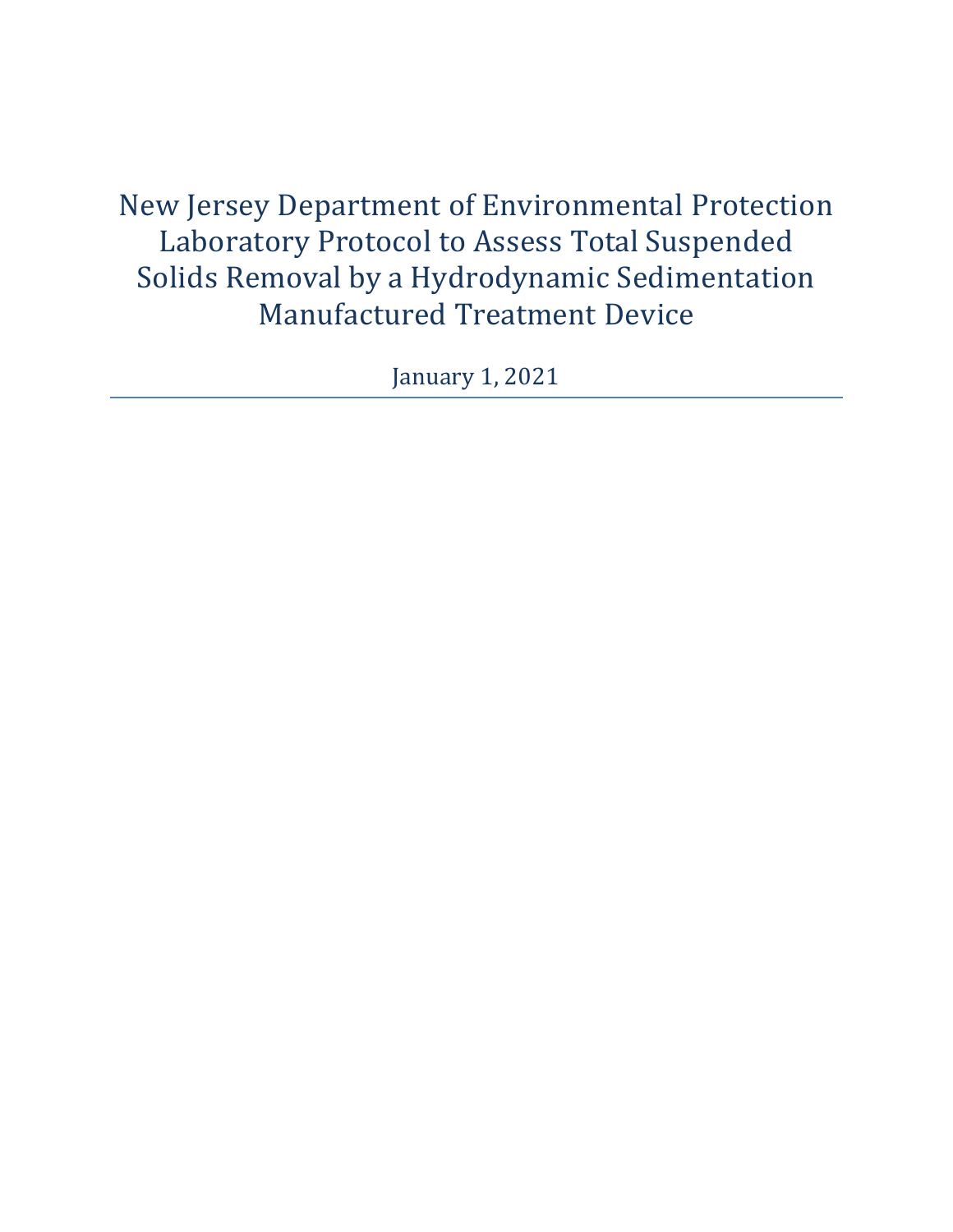# Contents

| $\mathbf{1}$ |    |  |  |
|--------------|----|--|--|
| 2.           |    |  |  |
| 3.           |    |  |  |
|              |    |  |  |
|              |    |  |  |
|              |    |  |  |
|              |    |  |  |
|              | Е. |  |  |
|              | F. |  |  |
|              |    |  |  |
| 4.           |    |  |  |
|              |    |  |  |
|              | В. |  |  |
|              | C. |  |  |
| 5.           |    |  |  |
|              |    |  |  |
|              | В. |  |  |
|              | C. |  |  |
|              |    |  |  |
| 6.           |    |  |  |
| 7.           |    |  |  |
|              |    |  |  |
|              |    |  |  |
|              |    |  |  |
|              |    |  |  |
|              |    |  |  |
|              |    |  |  |
|              |    |  |  |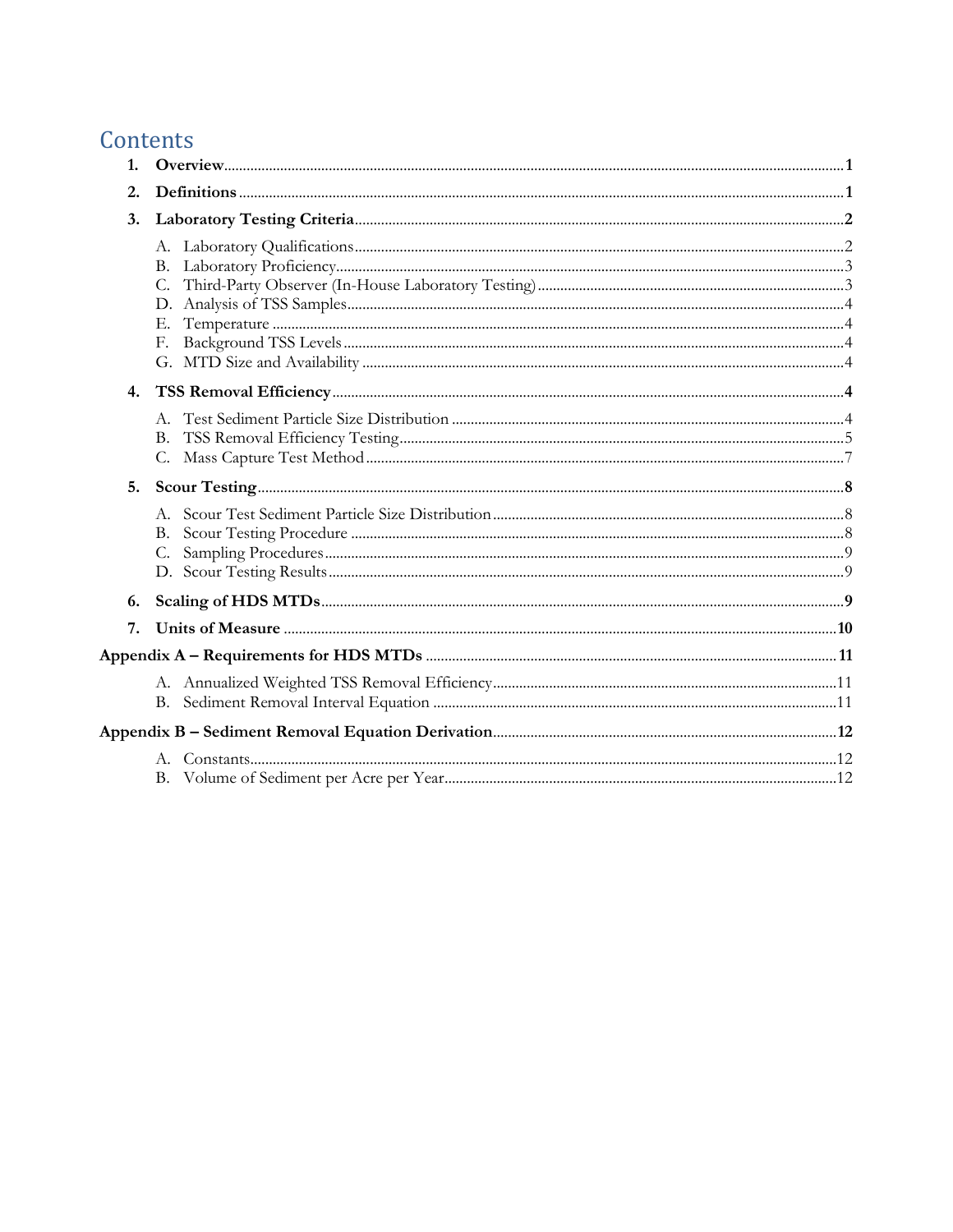#### **1. Overview**

This document specifies the laboratory testing procedures required for hydrodynamic sedimentation (HDS) manufactured treatment devices (MTDs) seeking verification in the State of New Jersey, as required by the Stormwater Management Rules, N.J.A.C. 7:8. This document shall be adhered to by manufacturers, New Jersey Corporation for Advanced Technology (NJCAT) and entities performing or overseeing the testing of an HDS MTD to meet that verification requirement.

Any MTD that is verified by NJCAT and certified by the NJDEP through this protocol must be sized to operate at or below the verified maximum treatment flow rate (MTFR) specified in the NJDEP Certification letter for that MTD. Unless Alternate Configuration testing has been completed as noted below, the MTD must be designed in the same configuration, including all internal components, as the tested configuration. Any substantial deviation from the verified/certified sizing or scaling, inlet/outlet configuration, or to the configuration and internal components of the MTD has the potential to substantially alter the MTD's performance, thus negating the resultant verification/certification. Any of these deviations invalidate the NJCAT verified performance and resulting NJDEP certification unless additional testing is completed as described below.

#### **Alternate Configurations**

To allow for an installation that differs from the tested inlet/outlet piping configuration specified above, a manufacturer may wish to test different inlet/outlet angles to allow for greater flexibility during design and installation. In such instances, at least one alternate inlet/outlet pipe angle must be tested at 25% and 75% of the manufacturer's target MTFR, and the results must be within  $+/-5%$  of the original configuration test results. For example, in the original testing configuration the inlet/outlet pipes were set opposite of each other offset at 180 degrees. In an alternative test, with the inlet pipe and outlet pipe offset by 90 degrees, two data points are tested at 25% and 75% of the manufacturer's target MTFR. If the initial testing found 62% and 56% removal efficiency at 25% and 75% of the target MTFR, the alternate testing must be within 5% of those numbers. If those targets are met, the piping configuration for the NJCAT verification and NJDEP certification for the MTD would be extended to include installations with inlet/outlet pipes offset by up to 90 degrees. Any alternate configuration testing must follow the protocol requirements. Additionally, the use of multiple inlets or grate inlets would require separate testing in accordance with the HDS protocol to be verified and certified.

#### **2. Definitions**

#### **Commercially Available**

Means available for purchase, with operational components at full size, identical dimensions and configurations, and comprised of materials specified for commercial use, except for the housing or other structural components that do not affect hydraulic performance, which are specifically used to facilitate laboratory testing.

#### **Effective Sedimentation Treatment Area (ESTA)**

The entire area within the MTD where sedimentation occurs, including any pretreatment chambers or areas where sediment is known to collect outside of the primary sediment capture and storage location.

#### **Geometrically Proportional**

For the purposes of scaling, an MTD is considered geometrically proportional to a reference MTD when the ratios of the inside dimensions of length, width, and depth to false floor are the same as the ratios of the inside dimensions of length, width, and depth to false floor of the reference MTD. As specified below under Section 6, scaling of an MTD depth is determined from the top of the false floor, and not from the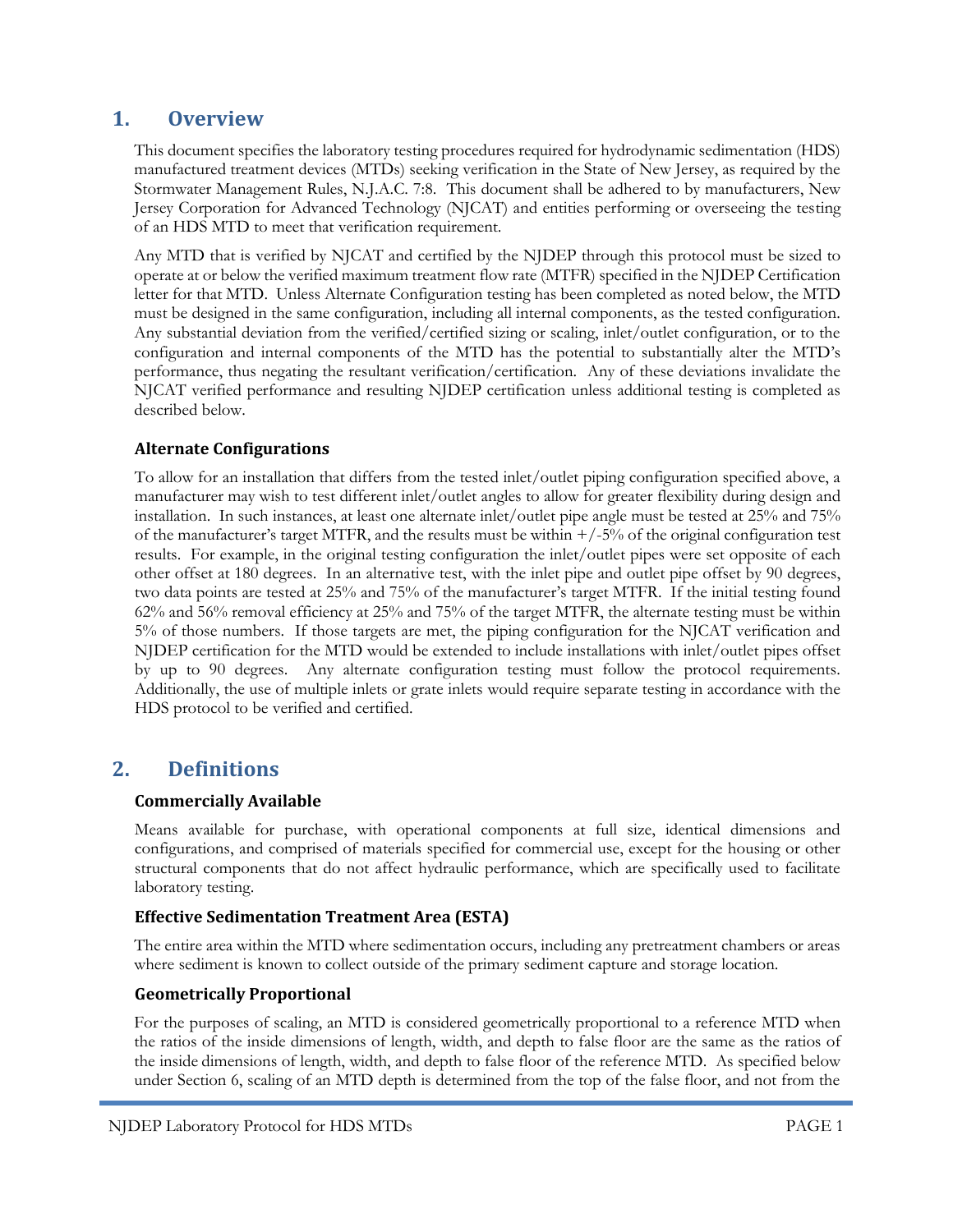physical bottom of the unit.

#### **Maintenance Sediment Storage Depth and Volume**

The maintenance sediment storage depth and volume of an HDS MTD represents the amount of sediment that can accumulate in the MTD prior to maintenance, as recommended by the manufacturer and confirmed via scour testing.

#### **Maximum Hydraulic Flow Rate (MHFR)**

The maximum hydraulic flow rate (MHFR) of an HDS MTD is the highest flow rate that can be conveyed through the MTD with specified head loss. This value is primarily designed to provide maximum flows that can be safely conveyed through the unit to protect against backup during extreme events where overland flooding is a concern. The MHFR is determined or estimated from hydraulic characterization tests that are described in Section 4.B.6 of this protocol.

#### **Maximum Treatment Flow Rate (MTFR)**

The highest flow rate that can be conveyed through an MTD to achieve performance-based claims for total suspended solids (TSS) removal described in this protocol.

#### **Off-line**

An MTD configuration in which flow rates up to the MTFR are routed into the treatment chamber of the MTD and all flows in excess of the MTFR are diverted around the treatment chamber of the MTD via an upstream bypass or diversion.

#### **On-line**

An MTD configuration in which flow rates in excess of the MTFR are permitted to flow through the treatment chamber of the MTD.

#### **Selected MTFR**

The flow rate from the target MTFR removal efficiency curve for MTFR verification of an annualized weighted TSS removal efficiency.

#### **Suspended Sediment Concentration (SSC)**

The concentration of sediments in a water column as defined by analytical testing in accordance with ASTM D3977. For the purposes of this laboratory testing protocol, SSC is considered as a surrogate for TSS.

#### **Target MTFR**

The MTFR targeted for MTD performance testing to generate a sediment mass capture removal efficiency vs. flow rate curve.

## **3. Laboratory Testing Criteria**

## **A. Laboratory Qualifications**

All analytical methods used for TSS (measured as SSC) samples collection and analyses required by the protocol (i.e., ASTM D2216 ASTM D3977, ASTM D6913, ASTM D7928, and USGS I3765-85) must be conducted by a laboratory certified by an NELAP or ISO recognized accreditation body to conduct the specific test method. NJDEP is recognized as an entity to certify the respective laboratories. However, this protocol does not require an approved laboratory certification from the NJDEP. Information on the NJDEP laboratory certification program can be acquired from the Office of Quality Assurance website at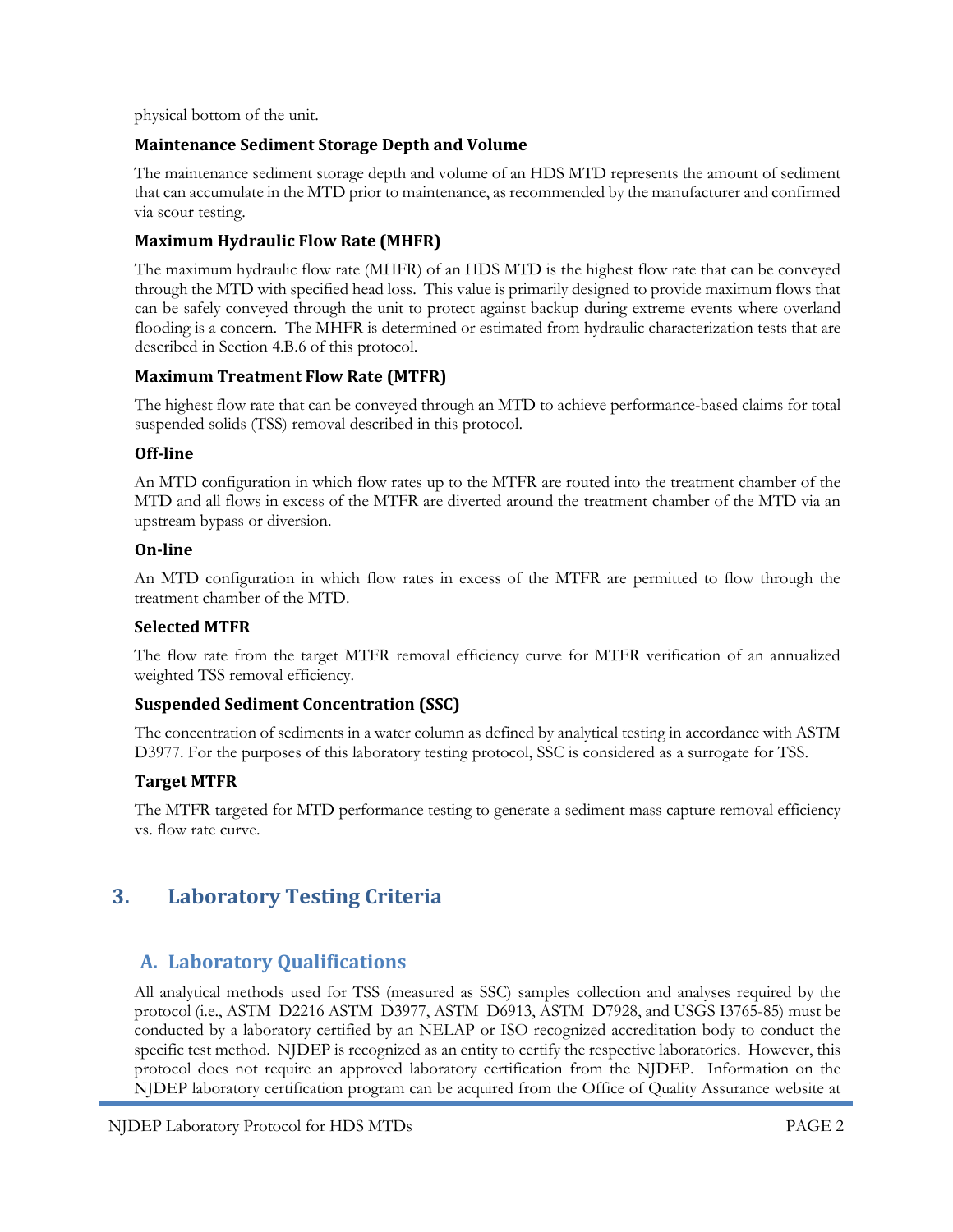[https://www.nj.gov/dep/enforcement/oqa.html.](https://www.nj.gov/dep/enforcement/oqa.html) HDS MTD testing can be performed by an independent or in-house NJCAT approved laboratory.

Information regarding laboratory testing qualifications can be found at: [http://www.njcat.org/](about:blank) in the document entitled "Procedure for Obtaining Verification of a Stormwater Manufactured Treatment Device from New Jersey Corporation for Advanced Technology: For use in accordance with the Stormwater Management Rules, N.J.A.C. 7:8."

#### **B. Laboratory Proficiency**

Prior to the start of testing, a laboratory shall demonstrate proficiency in executing ASTM D3977 as follows:

- 1. In order to ensure analytical laboratories are proficient in analyzing samples in accordance with ASTM Method D 3977, two spiked samples shall be analyzed prior to the start of testing and the reported results shall be within  $+/-10\%$  of the known concentration.
- 2. Spiked SSC samples shall be prepared using the same test sediment prepared for SSC testing. Spiked samples shall be prepared at a concentration of 20 mg/L and 50 mg/L.
- 3. SSC results for spiked samples shall be  $+/-10\%$  of the known concentration to be in compliance.
- 4. Results of this proficiency testing must be included in the report submitted to NJCAT for verification.

## **C. Third-Party Observer (In-House Laboratory Testing)**

Qualifications of the third-party observer shall include:

- Minimum education requirements: B.E., B.S., or B.A. degree in an engineering-based or sciencebased curriculum.
- Professional experience: Performed tasks such as hydraulic testing, water quality monitoring and analytical measurements. Demonstrated knowledge and practice of experimental design and setup, sampling methods, handling sample security (i.e., chain of custody), task documentation and data management.
- Relevant experiences: The observer shall have experience in consulting or academia (reporting, general laboratory practices.)

Specific tasks to be performed by the observer shall include:

- i. Observe and document the preparation and collection of TSS removal and scour test sediment samples sent out for particle size distribution (PSD) analysis.
- ii. Document test setup, including a diagram and key dimensions, such as at a minimum, pipe sizes, slopes, and condition, hopper location and height, false floor elevation, and sediment scour preloading depth and time.
- iii. Observe/document influent sediment feed samples, lot numbers, initial and post run feed hopper sediment mass, sample collection and timing. Maintain control over sediment when not under observation, for example, by the use of security seals.
- iv. Record times of sediment calibration samples, sediment feed start, feed stop and flow start/stop.
- v. Observe and document mass of sediment captured in sump and inlet pipe.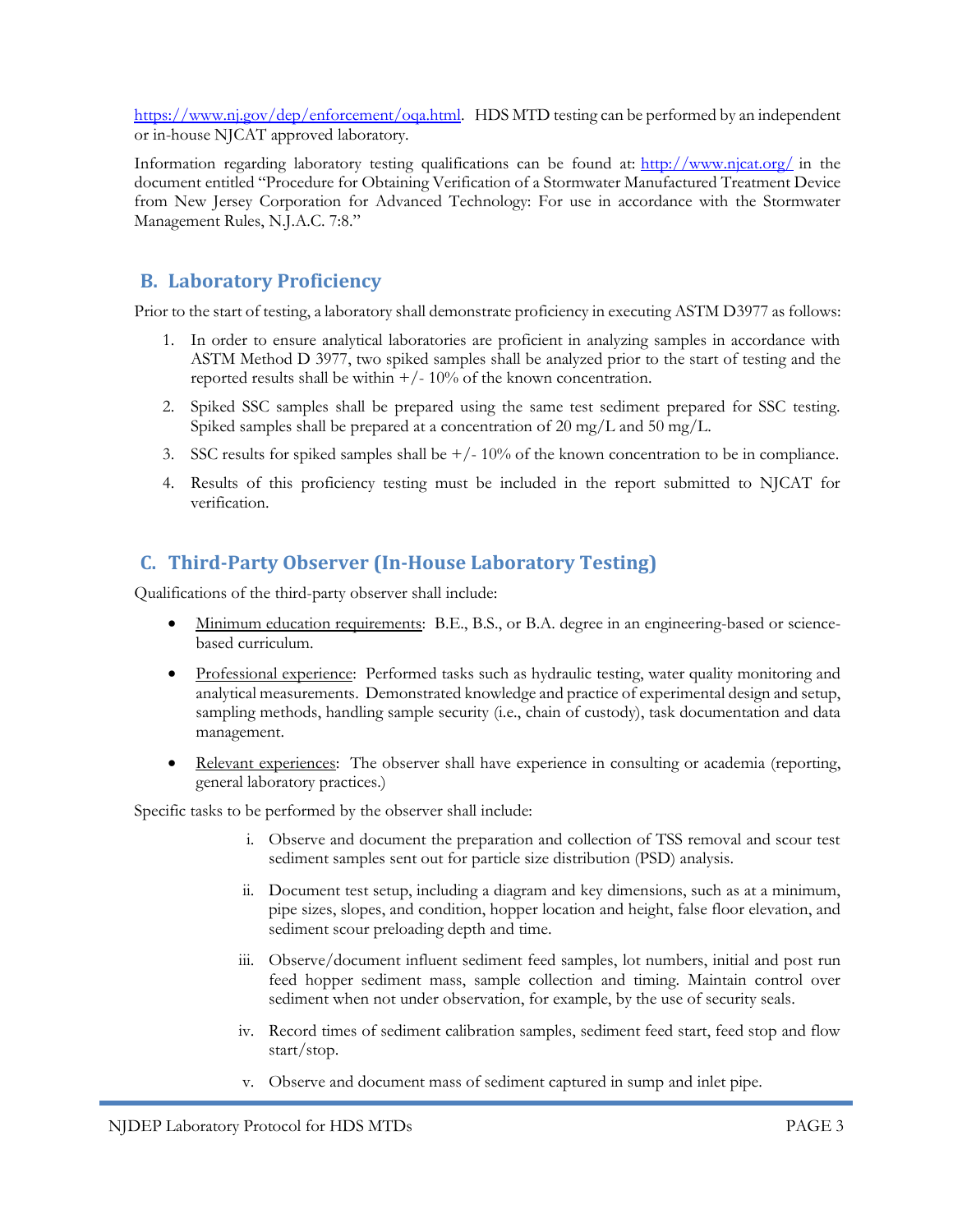- vi. Document/observe specifics of hydraulic testing (flow path, water elevations, bypass, head loss.)
- vii. Check sample labeling, management, and security for transportation/shipping.
- viii. Ensure calibration of testing devices, such as flow meters, scales, etc. have been performed to the manufacturer's requirement.
	- ix. Review and confirm calculations, and adherence to the testing protocol.
	- x. Maintain logbook and documentation of notes, measurements, etc.

#### **D. Analysis of TSS Samples**

Analysis of all Total Suspended Solids (TSS) samples, measured as SSC, shall be done in accordance with ASTM D3977 "Standard Test Methods for Determining Sediment Concentrations in Water Samples." TSS is defined as any particulate test sediment that is transported to the MTD during flow conditions.

#### **E. Temperature**

The temperature of the water used during all testing shall not exceed 80 degrees Fahrenheit.

### **F. Background TSS Levels**

Background levels of TSS shall be no more than 10% of the target influent concentration in all tests. The maximum allowable background concentration is 20 mg/L. The use of flocculants to reduce background TSS levels is not permitted.

#### **G. MTD Size and Availability**

HDS MTDs tested in the laboratory must be full scale, commercially available devices with the same configurations and components as those installed in the field. See Section 6 for the scaling of HDS MTDs.

## **4. TSS Removal Efficiency**

## **A. Test Sediment Particle Size Distribution**

Test sediment particle size distribution (PSD) must be consistent with Column 2 in Table 1: Test Sediment Particle Size Distribution. PSD of the actual test (feed) sediment shall be determined using ASTM D 6913 (Standard Test Methods for Particle -Size Distribution (Gradation) of Soils Using Sieve Analysis) and ASTM D7928 (Standard Test Method for Particle-Size Distribution (Gradation) of Fine-Grained Soils Using the Sedimentation (Hydrometer) Analysis.) Three samples of the test sediment shall be obtained for PSD analysis and the results reported accordingly. A finer PSD than that of the specified PSD is acceptable but will likely lower the MTD performance. The average of the three samples shall be used to assess compliance with the target PSD.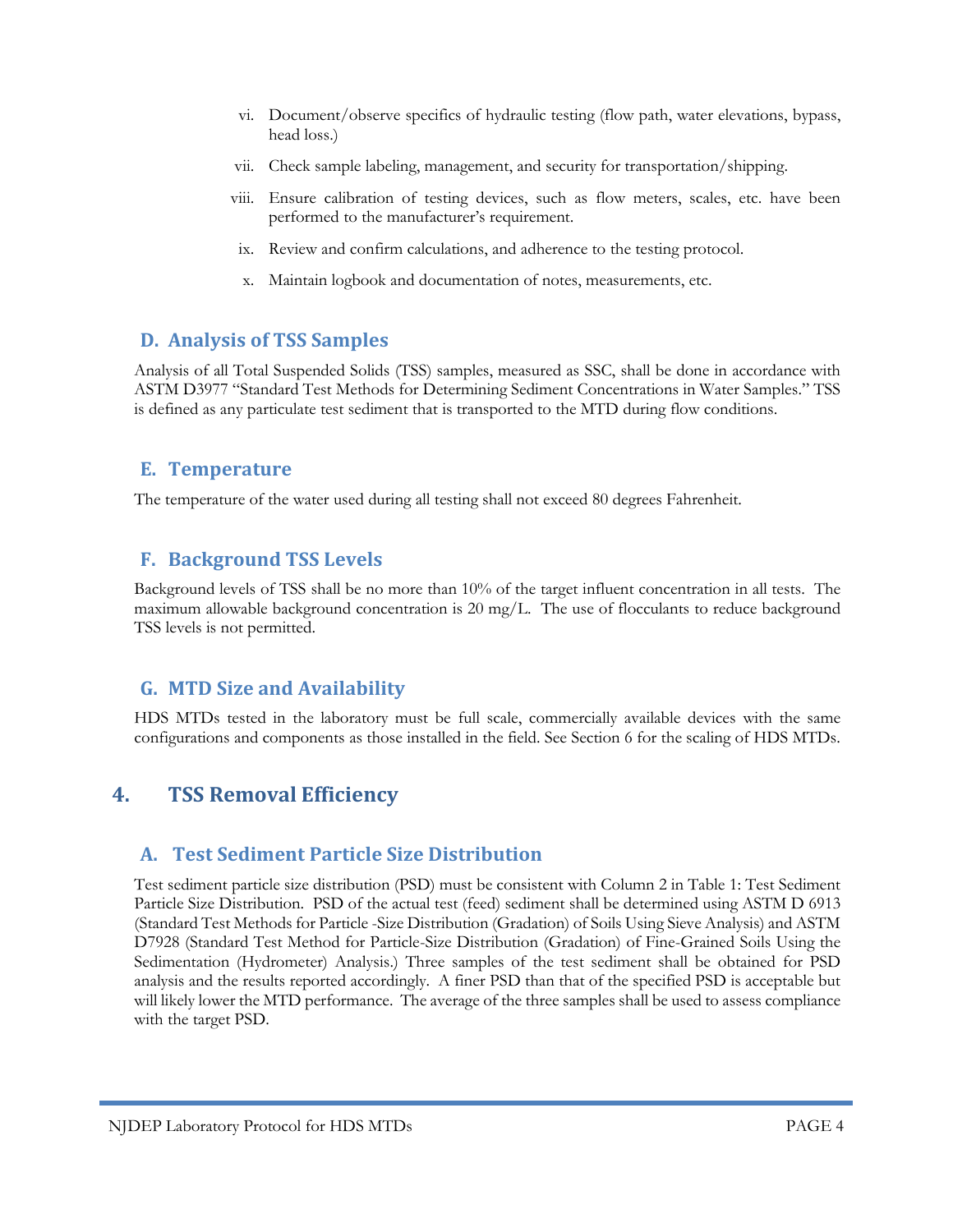| Table 1: Test Sediment Particle Size Distribution <sup>1</sup> |                                                                                                   |                                                  |  |  |  |  |
|----------------------------------------------------------------|---------------------------------------------------------------------------------------------------|--------------------------------------------------|--|--|--|--|
|                                                                | <b>TSS Removal Test PSD</b>                                                                       | <b>Scour Test Pre-load PSD</b>                   |  |  |  |  |
| <b>Particle Size</b><br>(Microns)                              | Target Minimum %<br>Less Than <sup>2</sup>                                                        | Target Minimum %<br>Less Than <sup>2</sup> and 3 |  |  |  |  |
| 1,000                                                          | 100                                                                                               | 100                                              |  |  |  |  |
| 500                                                            | 95                                                                                                | 90                                               |  |  |  |  |
| 250                                                            | 90                                                                                                | 55                                               |  |  |  |  |
| 150                                                            | 75                                                                                                | 40                                               |  |  |  |  |
| 100                                                            | 60                                                                                                | 25                                               |  |  |  |  |
| 75                                                             | 50                                                                                                | 10                                               |  |  |  |  |
| 50                                                             | 45                                                                                                | 0                                                |  |  |  |  |
| 20                                                             | 35                                                                                                | $\mathbf{\Omega}$                                |  |  |  |  |
| 8                                                              | 20                                                                                                |                                                  |  |  |  |  |
| 5                                                              | 10                                                                                                |                                                  |  |  |  |  |
| $\mathcal{D}_{\mathcal{A}}$                                    | 5<br>1 The meterial shall be hard firm and incremientiff a specific original of 2.65 The vertices |                                                  |  |  |  |  |

1. Thematerialshallbehard,firm,andinorganicwithaspecificgravityof2.65. The various particle sizes shall be uniformly distributed throughout the material prior to use.

2. A measured value may be lower than a target minimum % less than value by up to two percentagepoints,(e.g., atleast3%oftheparticlesmustbelessthan 2micronsin size [target is 5%]), provided the measured  $d_{50}$  value does not exceed 75 microns for TSS test removal efficiency PSD.

3. This distribution is to be used to pre-load the MTD's sedimentation chamber for offline and on-line scour testing.

## **B. TSS Removal Efficiency Testing**

TSS Removal Efficiency must be determined through the use of the Mass Capture Test Method. TSS Removal Efficiency testing to determine a 50% sediment removal efficiency shall be performed at constant flow rates of 10%, 25%, 50%, 75%, 100%, 125% and 150% of the MTD's target MTFR and a TSS influent concentration of 200 mg/L. Additional flow rates may be tested if the manufacturer so desires.

For all TSS Removal Efficiency Testing a false floor shall be installed to simulate the 50% sump full condition, but no sediment shall be added to the sump prior to the test run.

All testing must include, at a minimum, the items noted below.

- 1. Background Sampling
	- a. Background TSS samples must be obtained at a pre-determined location upstream from the introduction of the test sediment.
	- b. A minimum of eight (8) background samples shall be taken at evenly-spaced intervals during each run. Each sample shall be a minimum of 500 mL.
	- c. The time each background sample is collected shall be recorded.
	- d. Background TSS concentrations shall not exceed 20 mg/L.
- 2. Test Sediment Feed

The test sediment feed must include a method to introduce the test sediment within the following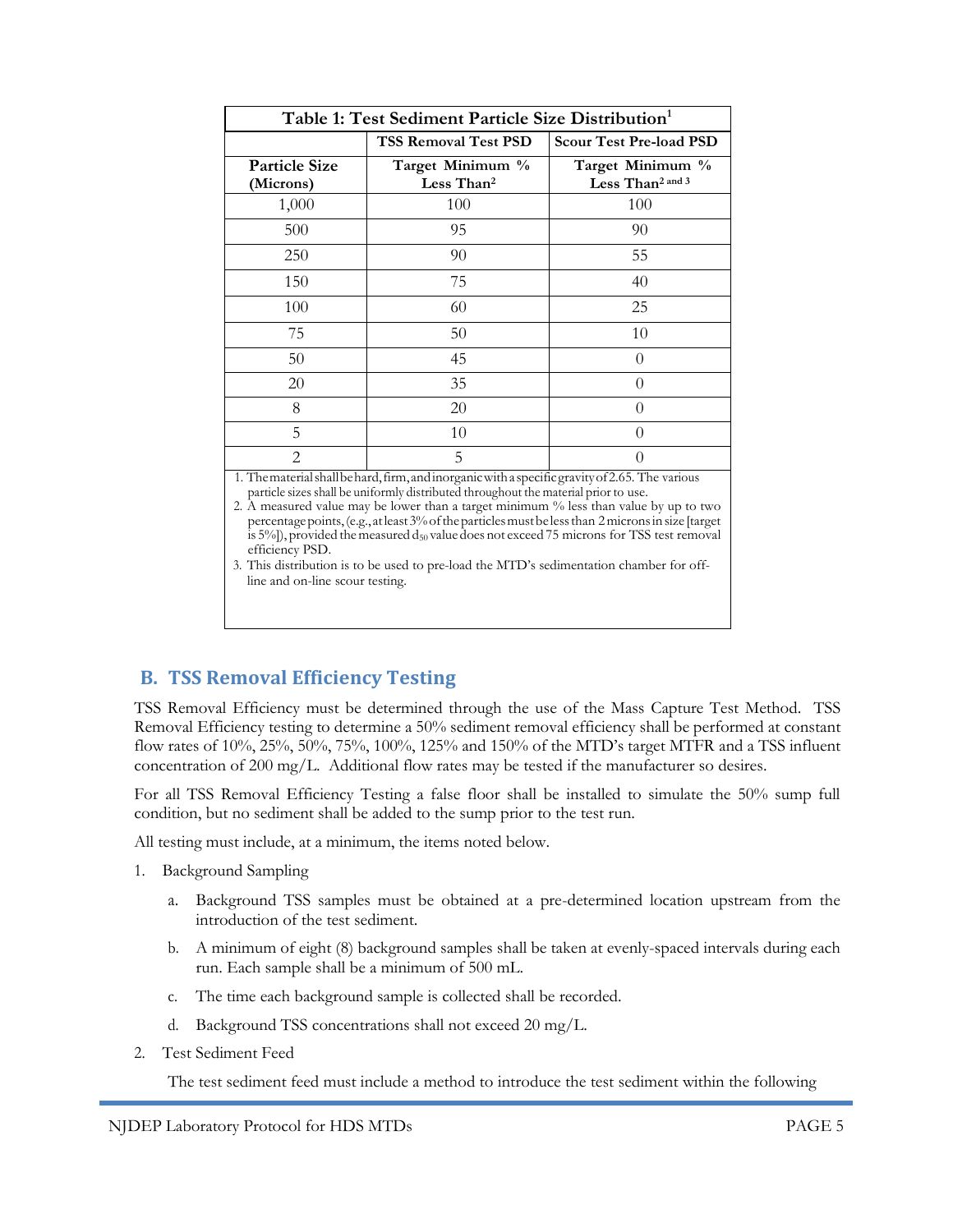parameters:

- a. The test sediment feed rate and total mass of test sediment introduced during each test run must be a known quantity.
- b. The test sediment feed rate must be introduced at a rate within 10% of the targeted value of 200 mg/L  $(180 – 220$  mg/L) influent concentration.
- c. Test sediment shall be injected using an auger, vibratory hopper, or other suitable means of sediment addition that provides a consistent, calibrated concentration of solids. Six (6) sediment calibration samples (measured to 0.1 g) must be collected, distributed equally, over the course of the testing. Should the testing exceed 6 hours, then one calibration sample per hour shall be collected. Calibration samples shall be collected over a time interval that shall normally not exceed one minute; however, the collection time may be extended to ensure that a minimum sample size of 20 g is collected.
- d. The total mass input shall be determined by weighing the hopper feed sediment before and after each run, including any sediment added during the run, and correcting for the six (6) feed sediment calibration samples taken. The coefficient of variance (COV) of the feed rate samples must be  $\leq$ 0.10.
- 3. Flow Measurements
	- a. A flow meter or equivalent device must be located upstream of the MTD.
	- b. The flow meter must be installed directly in/on the inlet pipe at a location where fully developed flow is attained and placed a sufficient distance away from any velocity or turbulence increasing devices (valves, pumps, elbows, flanges, etc.) as required/dictated by the flow meter manufacturer.
	- c. All flow meters used in this protocol must be calibrated as required by the instrument manufacturer. Copies of flow meter calibrations shall be included in the final report. The flow meter data logger must record flows at a minimum of once per minute and the average flow rate reported.
	- d. During all test runs, the allowable variation of any of the seven target flow rates listed above shall be +10% for the targeted flow rate. The COV of the flow data shall be  $\leq 0.03$ .
- 4. Test Unit
	- a. The inlet pipe diameter must be equal to or smaller than 25% of the inside diameter or inside width (shortest dimension) of the model MTD being tested.
	- b. Inlet and outlet pipes must be of equal diameter with a minimum slope of 1%.
	- c. As noted above, a false floor shall be installed in the MTD to simulate the 50% sump full condition.
- 5. Test Setup
	- a. The dry sediment feed location must be 3 feet or less upstream from the test unit.
- 6. Hydraulic Testing
	- a. At a minimum, flow and corresponding water levels in the inlet and outlet pipes, and upstream of the bypass weir (if so equipped) shall be measured and recorded to establish the head loss across the device. The pipe measurements should be taken approximately one pipe-diameter upstream and downstream of the test tank. The measurements shall cover the span of 10% to 200% of the MTFR and include when the point of bypass occurs. The data collection shall be conducted on a clean MTD unit that is free of sediment, using calibrated instruments. The specific methodology for measuring head losses (pressure transducer, water manometer, etc.) shall be determined by the test laboratory and described clearly in the test report, along with the recorded test data.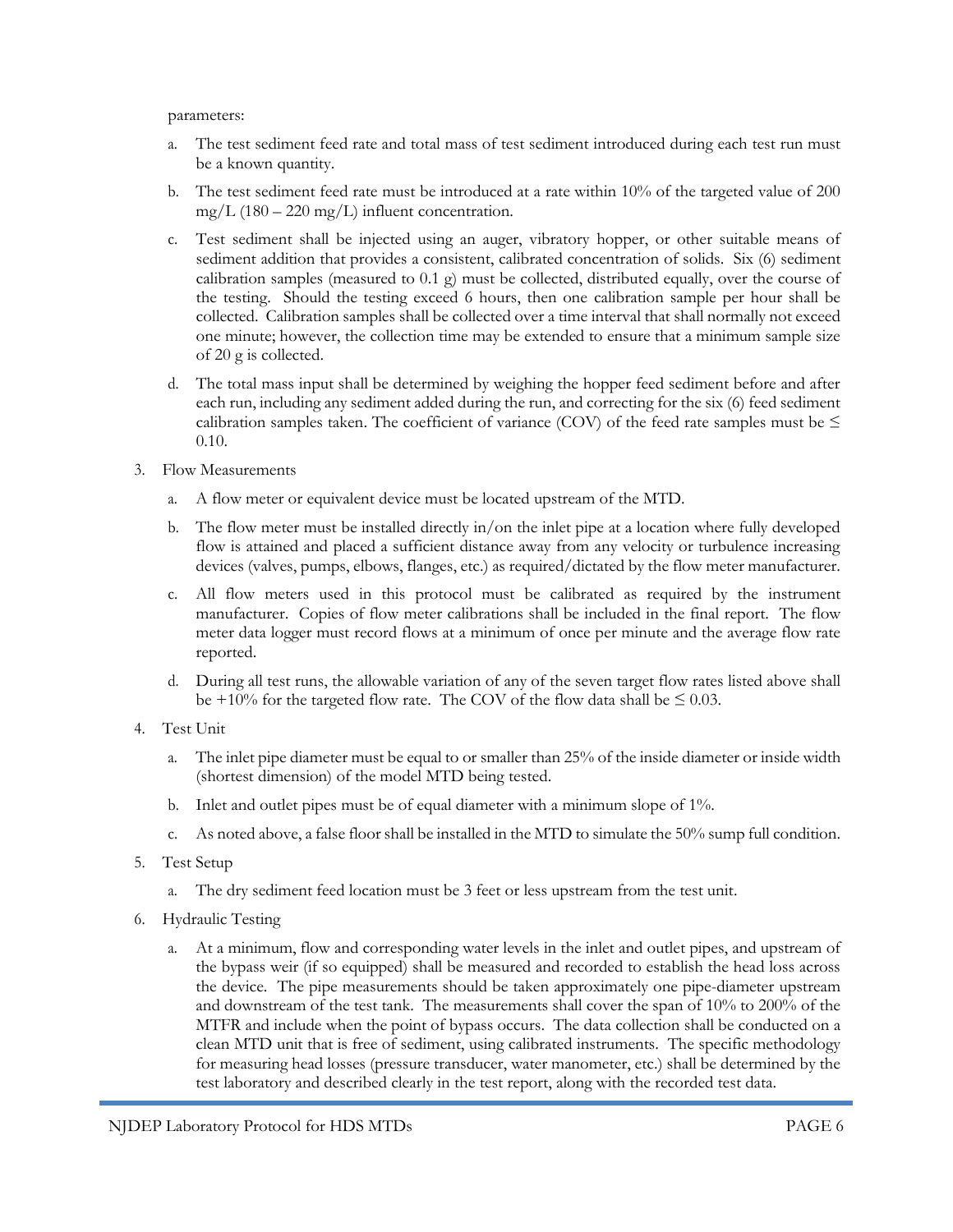## **C. Mass Capture Test Method**

The Mass Capture Test Method compares the total known mass introduced into the flow and the mass collected in the MTD after completion of each test run.

The Mass Capture Test Method procedure is as follows:

- 1. Dry and determine the moisture content of a well-mixed feed sample in accordance with ASTM D2216, "Standard Test Method for Laboratory Determination of Water (Moisture) Content of Soil and Rock by Mass."
- 2. After attaining a constant targeted flow rate through the test unit, feeding of the sediment shall begin at the target concentration of 200 mg/L.
- 3. A minimum of 25 lbs (weighed to a precision of 0.02 lbs) of sediment must be fed to the unit or the test duration limited to an 8-hour maximum, whichever criterion is met first.
- 4. Flow should continue one detention time after sediment feed is stopped to allow for sediment that would not normally be captured to pass through the MTD.
- 5. Sediment injection point shall be three feet or less from the test unit, along the centerline of the pipe upstream of the inlet to the MTD. Record times of sediment calibration samples, sediment feed start, feed stop and flow start/stop.
- 6. The test MTD shall be decanted by means of either a sump pump or a drain into storage containers.
- 7. After sediment is allowed to settle in the storage container(s), the remaining water from the containers shall be filtered directly or decanted and discarded. Additional filtering of discarded water is at the manufacturer's discretion.
- 8. The residual mixture of water and test sediment shall be removed from the storage container(s) and placed into pre-weighed non-ferrous trays.
- 9. Trays shall be placed into a vented drying oven at no more than 100°C (212°F) until a constant weight is obtained when cooled to room temperature, as determined by two successive measurements taken no less than two hours apart which show no more than a 0.1% difference in measured mass weighed to a precision of 10 grams. Weights obtained for all sediments shall be added.
- 10. Sediment removal efficiency for that test run shall then be computed as follows:

**Removal Efficiency** (
$$
\frac{o}{o}
$$
) =  $\left(\frac{\text{Total Mass Collected in MTD}}{\text{Total Mass Input During Run}}\right)$  x 100

- 11. Sediment removal efficiencies are to be plotted vs. flow rate to generate a removal efficiency curve from which an MTFR can be selected and an annual weighted removal efficiency can be calculated. Note: Regulatory agencies other than NJDEP could select weighting factors appropriate for their specific rainfall conditions and desired annualized removal efficiency. The curve fitting approach should result in a minimum  $R<sup>2</sup>$  of 0.95 and the approach selected should yield the highest  $\mathbb{R}^2$ . An  $\mathbb{R}^2 > 0.97$  should be attainable. The maximum polynomial fit is 3rd order.
- 12. Both the sediment mass captured in the MTD and the inlet pipe must be quantified and reported separately.
- 13. The inlet pipe must be cleaned out following each flow rate test.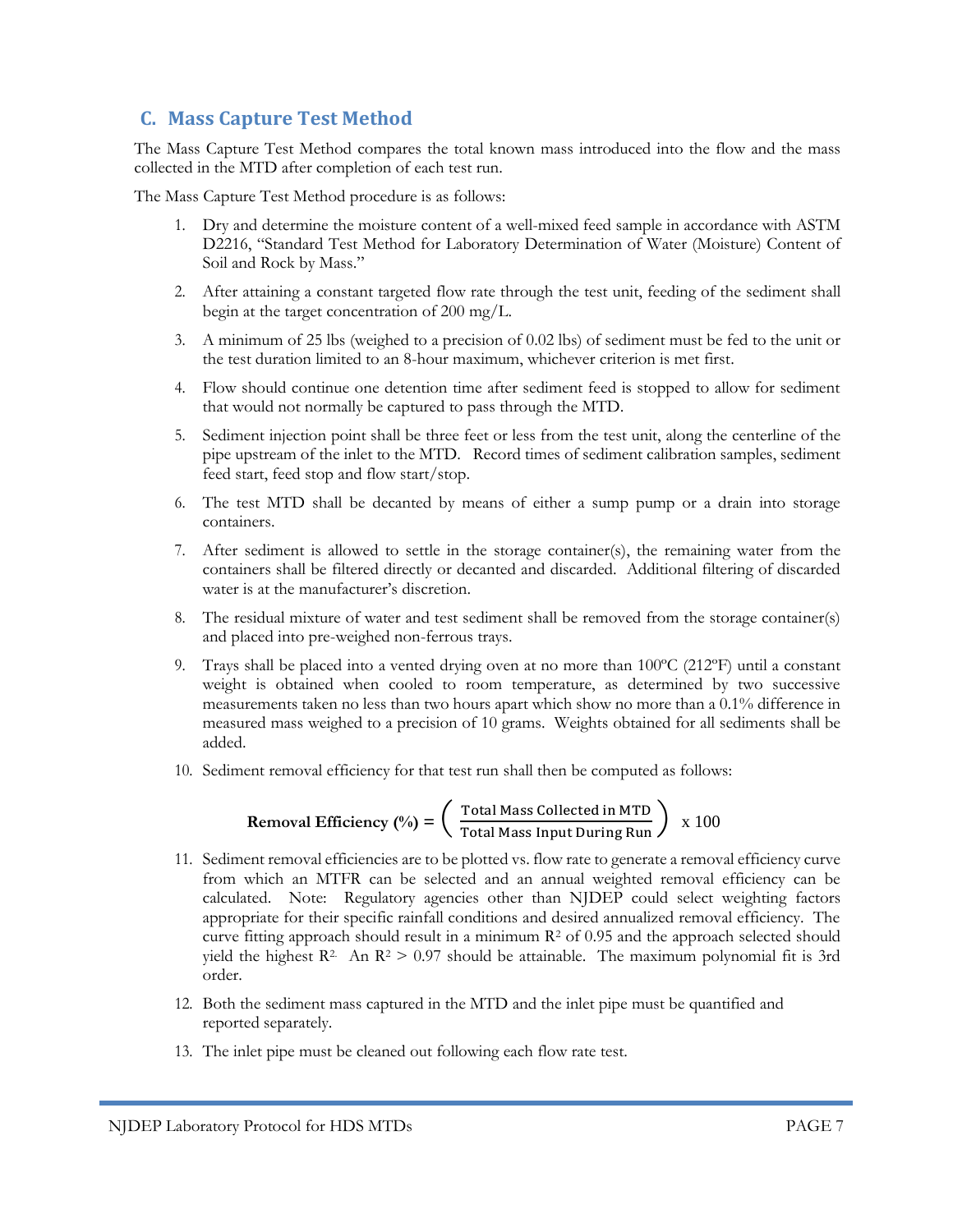## **5. Scour Testing**

For MTDs intended for off-line installations, the scour testing shall be conducted at a minimum 125% of the maximum treatment flow rate (MTFR.) Testing performed at this flow rate or higher is necessary to ensure that re-suspension and washout of previously captured sediment within the MTD is not excessive. To determine if an MTD can be located on-line, scour testing shall be conducted at a minimum of 200% of the MTFR.

The average effluent concentration must be less than 20 mg/L above the background concentration regardless of which of the above minimum MTFRs is used. However, if this benchmark is achieved during scour testing at a minimum of 200% of the MTFR, separate scour testing at a minimum of 125% of the MTFR is not required.

#### **A. Scour Test Sediment Particle Size Distribution**

Test sediment particle size distribution for scour testing must be consistent with Column 3 in Table 1: Test Sediment Particle Size Distribution, noted above.

#### **B. Scour Testing Procedure**

This test shall be performed utilizing a full-scale, commercially available MTD. The sedimentation chamber(s) corresponding to the sediment storage sump shall be pre-loaded to 50% of the manufacturer's recommended maximum sediment storage volume to satisfy the scour testing requirement. If an MTD has more than one sediment storage sump, all sumps must be pre-loaded with sediment. The pre-load shall be consistent with the particle size distribution for particles of 50 microns and greater shown in Column 3 in Table 1: Test Sediment Particle Size Distribution. Three samples of the test sediment shall be obtained for particle size distribution (PSD) analysis and the results reported accordingly. The average of the three samples shall be used to assess compliance with the target PSD.

A false floor may be placed in the sedimentation chamber at a level below the 50% maximum sediment storage volume and then covered with sufficient test sediment to achieve 50% of the maximum sediment storage volume. In doing so, the level of the false floor shall be at least four inches below the 50% maximum sediment storage volume. Following pre-load and before commencing the testing, the test sediment layer shall either be leveled or placed in a condition documented to be similar to actual field observations (e.g., cone or favored to inlet side and sloped.) A non-level sediment layer is acceptable if the contoured shape is documented through TSS Removal Efficiency Testing described herein. However, the minimum four inch pre-load depth is still required before contouring.

The MTD shall be filled with clear water to its normal, dry weather operating depth. Clear water is defined as water that is free of test sediment (i.e., with a background TSS concentration of less than 20 mg/L.) Commencement of the scour test shall start within 96 hours of pre-loading of the unit.

Following pre-loading and the addition of clear water, the test shall commence by conveying clear water through the MTD at increasing flow rates up to, but never exceeding, either the minimum 125% or 200% MTFR scour test requirement. Effluent samples shall be collected, and time stamped every two minutes after achieving the target flow rate. A minimum of 15 effluent samples shall be taken over the duration of the test. The flow rate shall be recorded continuously so that the effluent samples can be compared to corresponding flow rate values. The flow rate shall be increased to the target flow rate within three minutes of commencement of the test. The flow rate shall then remain constant at the target flow rate for the remainder of the test duration. Effluent samples are to be taken at 1, 3 and 5 minutes and then every two minutes thereafter for an additional 12 samples (i.e., 7. 9, 11…29 minutes.) All 15 samples are to be used to determine average effluent concentration.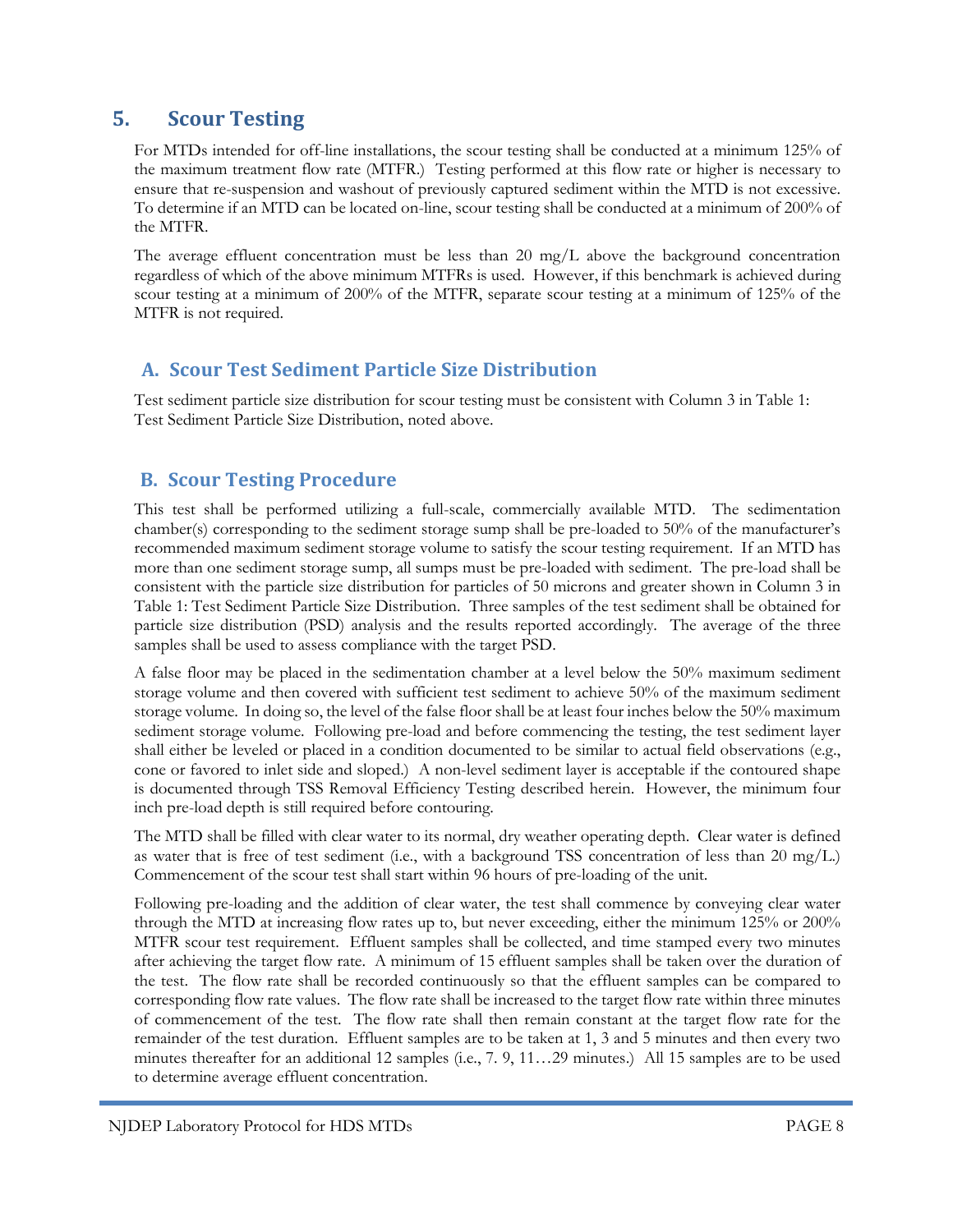A minimum of eight (8) background samples of the clear water shall be collected at evenly spaced intervals throughout the duration of the target maximum flow rate testing. All samples (background and effluent) shall be analyzed for TSS in accordance with ASTM D3977 "Standard Test Methods for Determining Sediment Concentrations in Water Samples." The maximum allowable background concentration shall not exceed 20 mg/L. If any of the background concentrations exceed 20 mg/L the clear water must be replaced or filtered to reduce background concentration to acceptable levels and the test repeated.

If the minimum 200% MTFR scour testing is conducted subsequent to the minimum 125% MTFR scour testing, the existing sediment bed must be either replaced with fresh sediment or replenished with a minimum of two inches of fresh sediment that is added to the surface of the sediment bed to restore the 50% sediment depth.

### **C. Sampling Procedures**

Effluent samples shall be collected via grab or isokinetic sampling and be a minimum of 500 mL.

### **D. Scour Testing Results**

All effluent sample results from a scour test must be adjusted for background concentration [effluent sample  $=$  recorded effluent sample – background (maximum allowable background is 20 mg/L)]. Care must be taken to ensure that the scour effluent be adequately sampled at the high flow rates tested, recognizing splash potential and loss of sediment. This requires using wide mouth bottles or open beakers with handles at a minimum. The time each background and effluent sample is collected shall be recorded. The background data shall be plotted on a curve for use in adjusting the effluent samples for background concentration. All adjusted effluent samples from a scour test shall be included in the calculation of the average effluent TSS concentration. As stated above, there must be a minimum of 15 effluent sample results used to determine the average effluent TSS concentration.

For scour testing using the minimum 125% MTFR, the selected MTFR is deemed acceptable for off-line installation if the average effluent TSS concentration is no more than 20 mg/L above the average background concentration.

For scour testing performed to determine whether an MTD qualifies for on-line installation, the MTD is deemed acceptable for on-line installation if the average effluent TSS concentration is no more than 20 mg/L above the average background concentration. As mentioned previously, the minimum flow rate that must be used for on-line scour testing is 200% of the selected MTFR.

## **6. Scaling of HDS MTDs**

The TSS removal rate determined for the tested full scale, commercially available MTD may be applied to similar MTDs with different maximum treatment flow rates (MTFRs.) Scaling is based on the horizontal footprint of the device; other scaling approaches fall under the alternative approach requiring two (2) models with an MTFR difference of at least 250% to be tested. For the purpose of "scaled geometrically proportional", the depth of the reference (tested) MTD is determined from the top of the false floor utilized during removal efficiency testing, not from the physical bottom of the unit.

Scaling the tested MTD to determine other model sizes and performance without completing additional testing is acceptable provided that:

> **A.** The ratio of the MTFR to the Effective Sedimentation Treatment Area for the similar MTD is the same or less than the tested MTD; **and**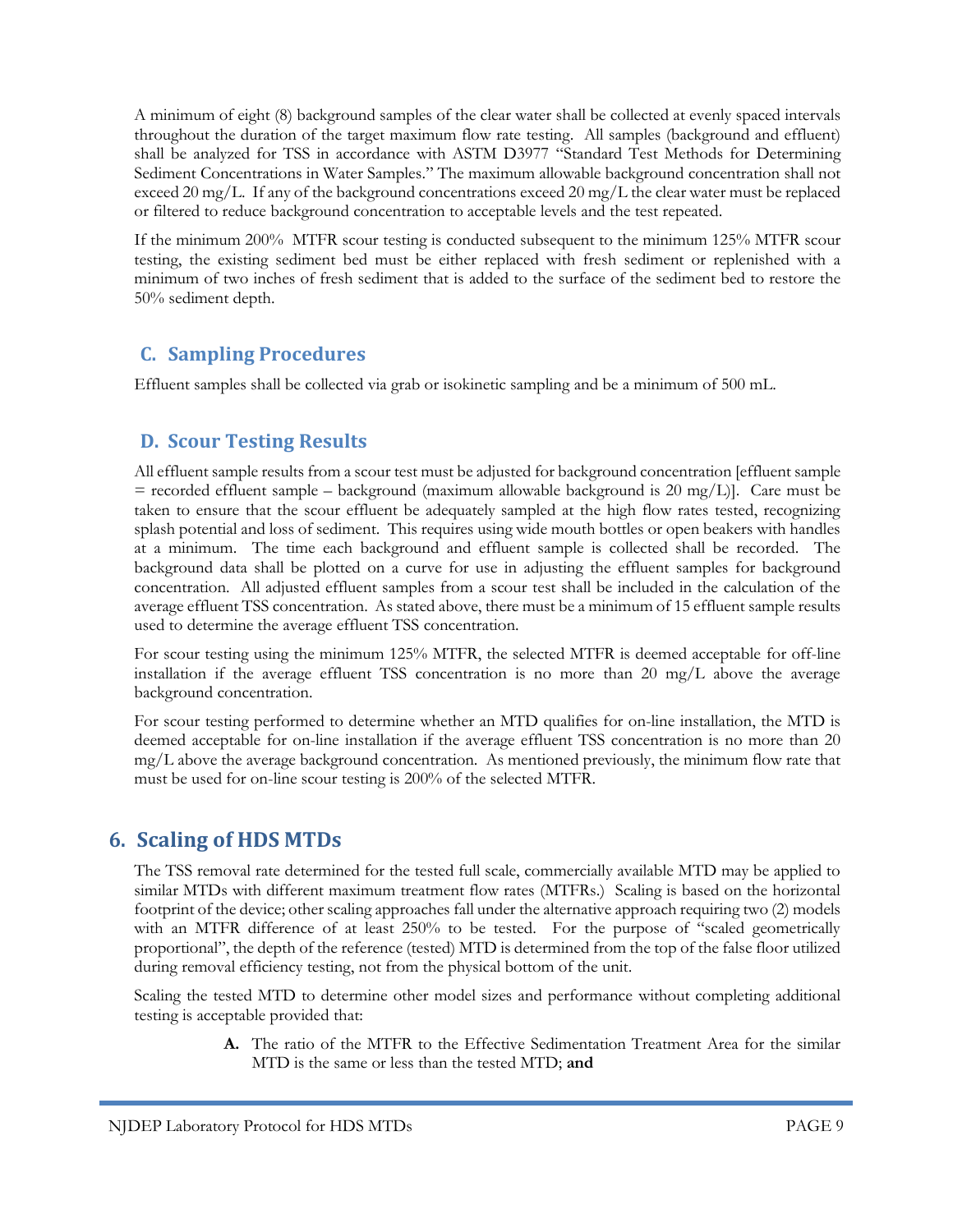- **B.** For similar MTDs with MTFRs within 250% of the tested unit's MTFR, surface area scaling is acceptable provided that the depth of the similar MTD is equal to or geometrically proportioned within 15% variation of the depth of the tested MTD; **or**
- **C.** For a similar MTD with an MTFR that exceeds 250% of the tested unit's MTFR, the similar MTD must be scaled geometrically proportional to the tested unit; an MTD is considered geometrically proportional to a reference MTD when the ratios of the inside dimensions of length, width and depth is the same as the ratios of the inside dimensions of length, width and depth of the reference MTD; a deviation of 15 % is allowable in any dimension.

If requirements (A) and (B), or (A) and (C) are met, the TSS removal efficiencies of the similar MTD will be equal to the tested MTD's removal efficiency determined in Section 4.

If requirements (A) and (B), or (A) and (C) are not met, then a second full scale, commercially available MTD with an MTFR difference of at least 250% is required to be tested to validate the alternative scaling methodology. Testing of the similar model shall follow the same TSS Removal Efficiency Testing procedures as described in Section 4. The scaling methodology shall be deemed valid if the weighted TSS removal efficiency of the similar MTD is within five percentage points of the weighted TSS removal efficiency of the first tested MTD.

### **7. Units of Measure**

All dimensions must be consistent with the following:

- Area: square feet
- **Concentration:** milligrams/liter
- **Flow Rate:** cubic feet per second, gallons per minute
- **Hydraulic Loading Rate:** gallons per minute per square foot
- **Length/Distance:** inches, feet
- **Velocity:** feet per second
- **Volume:** cubic feet, milliliter, liter, gallons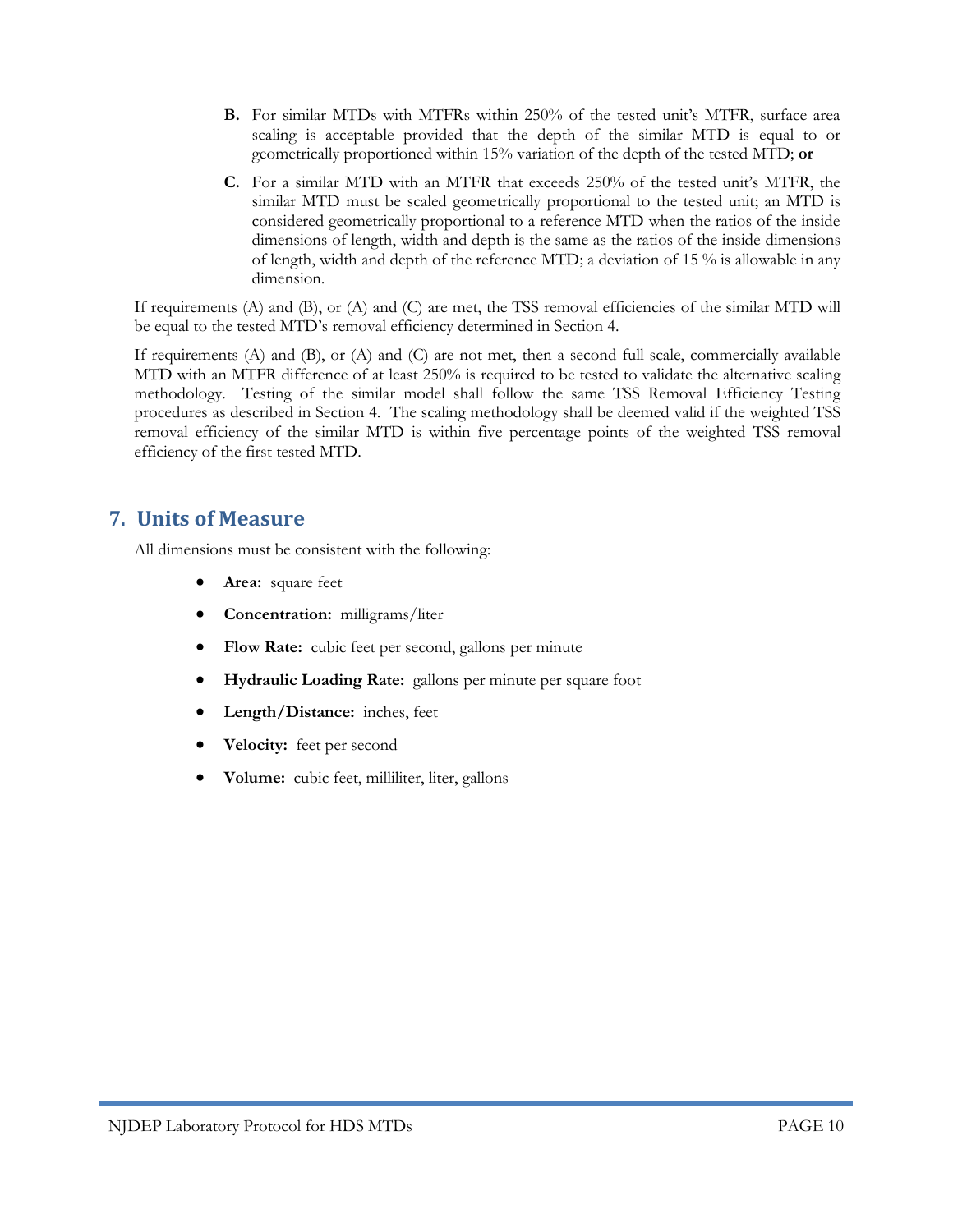## **Appendix A ‐ Requirements for HDS MTDs**

#### **A. Annualized Weighted TSS Removal Efficiency**

The rainfall weighting factors in Table 1 are based on the total volume of annual runoff in an average year in New Jersey. For the selected MTFR from the MTFR removal efficiency curve (4.C.11), the annualized TSS removal rate shall be computed by multiplying the TSS removal efficiency for each flow rate, i.e., 25% MTFR, 50% MTFR, etc. from the MTFR removal efficiency curve for the selected flow rate, by the weighting factors in Table 1.

| <b>Table 1</b>                                                                                |                                   |  |  |  |  |
|-----------------------------------------------------------------------------------------------|-----------------------------------|--|--|--|--|
| <b>Tested Flow Rate as a</b><br>Percentage of Maximum<br><b>Treatment Flow Rate</b><br>(MTFR) | <b>Annual Weighting</b><br>Factor |  |  |  |  |
| 25%                                                                                           | 0.25                              |  |  |  |  |
| 50%                                                                                           | 0.30                              |  |  |  |  |
| 75%                                                                                           | 0.20                              |  |  |  |  |
| 100%                                                                                          | 0.15                              |  |  |  |  |
| $12.5\%$                                                                                      | 0.10                              |  |  |  |  |

#### **B. Sediment Removal Interval Equation**

Following determination of the HDS MTD's annualized weighted TSS removal efficiency, the HDS MTD's required sediment removal interval must be computed using the Required Sediment Removal Interval Equation shown below.

Sediment Removal Interval (months) =  $\frac{(50\% \text{ of HDS} \text{ MTD Maximum Sediment Storage Volume} * 3.57)}{(MTPR\_TSGR) (1.57 \text{ N})}$ (MTFR ∗ TSS Removal Efficiency)

Sediment Removal Interval (years) =  $\frac{(50\% \text{ of HDS} \text{ MTD} \text{ Maximum Sediment Storage Volume})}{(2.366 \text{ MTPR} \cdot \text{TSC Remark} \text{ Germaned term})}$ (3.366 ∗ MTFR ∗ TSS Removal Efficiency)

This equation estimates the time required to accumulate a sediment depth and volume equal to 50% of the HDS MTD's maximum sediment storage depth and volume utilizing the HDS MTD's annualized weighted TSS removal efficiency rate, annual average New Jersey rainfall, an estimated runoff coefficient, sediment loading rate, wet sediment density, and an appropriate safety factor. The interval can be no more frequent than twice a year, and the sediment must be removed on or before it reaches a maximum depth of 50% of the MTD's maximum sediment storage depth and volume. For information on the Verification requirements for Maintenance refer to the "Procedure for Obtaining Verification of a Stormwater Manufactured Treatment Device from New Jersey Corporation for Advanced Technology: For use in accordance with the Stormwater Management Rules, N.J.A.C. 7:8."